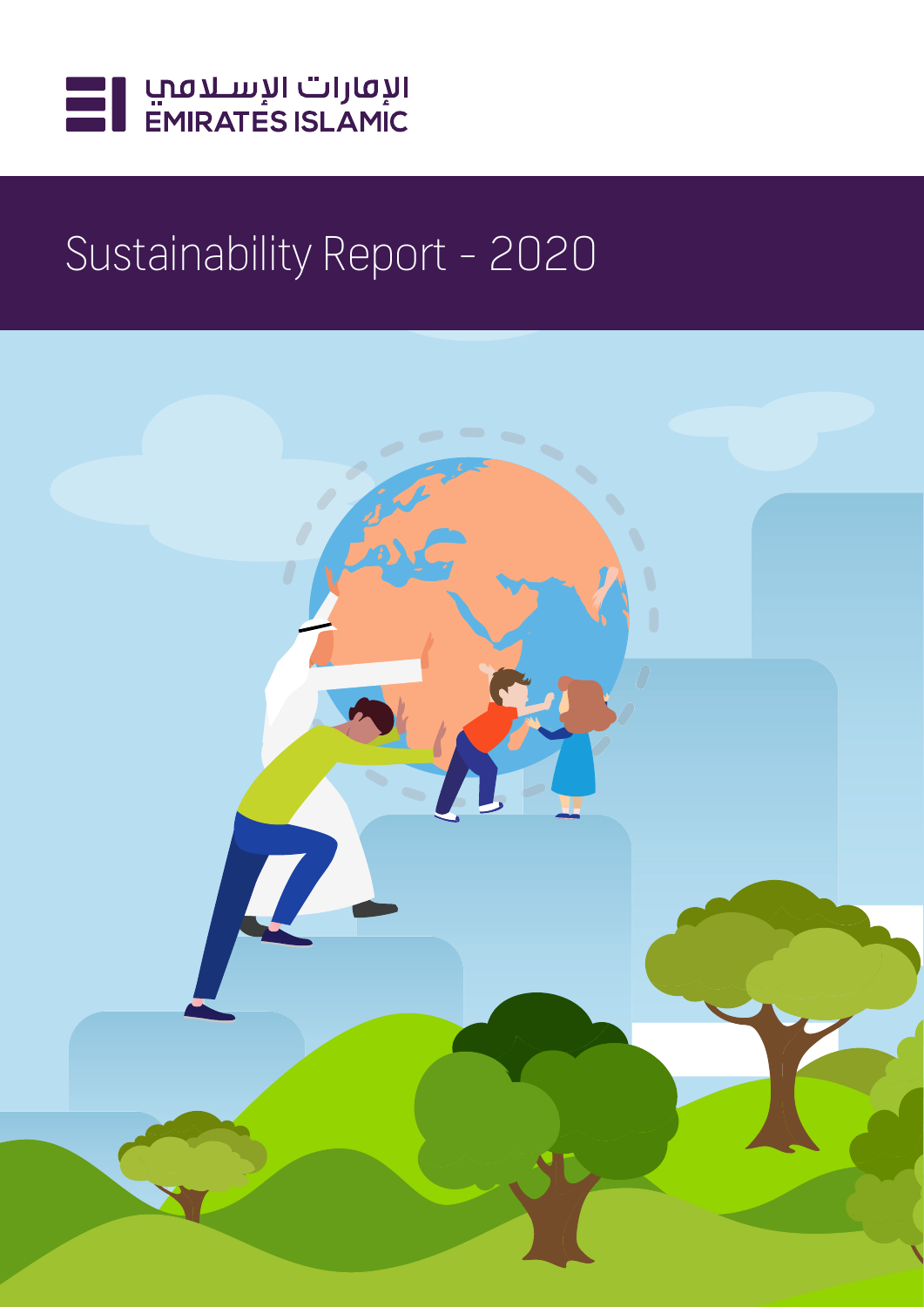We are proud to present our first annual sustainability report, highlighting our commitment to our environmental, social and governance performance. Emirates Islamic is the Islamic subsidiary of Emirates NBD Group and has been reporting its sustainability initiatives as part of the overall group report since 2017. However, with greater emphasis on ESG governance by regulators shareholders and stakeholders, we are proud to present our first stand alone report.

We chose not to appoint an external party to audit our non-financial data for this report. We followed an internal assurance process to give our stakeholders full confidence in the accuracy of the reported information. The Group's financial statements were independently audited by Deloitte & Touche (M.E.). Our Financial Statements and Annual Reports can be found under the "About Us" section at emiratesislamic.ae



In 2020, humankind encountered one of the most significant challenges in recent history, the coronavirus pandemic. During this period of uncertainty, building resilience among our stakeholders was a key theme woven through all of our response efforts. In this report, we have highlighted new initiatives that have been implemented to help us build confidence and be a pillar of support for our employees, customers and communities.

> We offer a broad range of products designed for individuals, small businesses and corporations

Launched in 2004, Emirates Islamic was established to deliver quality banking services in alignment with Shariah principles. By utilising Islamic financing tools like Murabaha, Ijarah and Takaful, we reduce the uncertainty in transactions and provide solutions that are right for our customers.

Emirates Islamic is 99.9% owned by Emirates NBD Group.

Emirates Islamic is the official Islamic Banking Partner of Expo 2020 Dubai.

To find out more about Emirates Islamic, please visit emiratesislamic.ae

To be the leading provider of innovative, Shariahcompliant financial products, quality service and superior value for our customers, shareholders, employees and the community.

- Islamic Bank of the Year – UAE 2020 by The Banker - Best Islamic Bank – UAE and Most Innovative Islamic Bank by World Finance

- Most Innovative Islamic Bank by Islamic Finance News

- Best Islamic Financial Institution – UAE by Global Finance

Providing innovative financial products and high standard services governed by Islamic Shariah provision to enrich society.

#### **Consumer Banking & Wealth Management:**

- Business Banking
- Priority Banking
- Digital Banking
- Distribution

#### **Wholesale Banking:**

- Corporate Banking
- Institutional Banking
- Syndication & Structured Finance

Who We Are

#### Vision

#### Mission



# About This Report

# External Assurance

# About Emirates Islamic

I الإمارات الإسـلامب<br>EMIRATES ISLAMIC

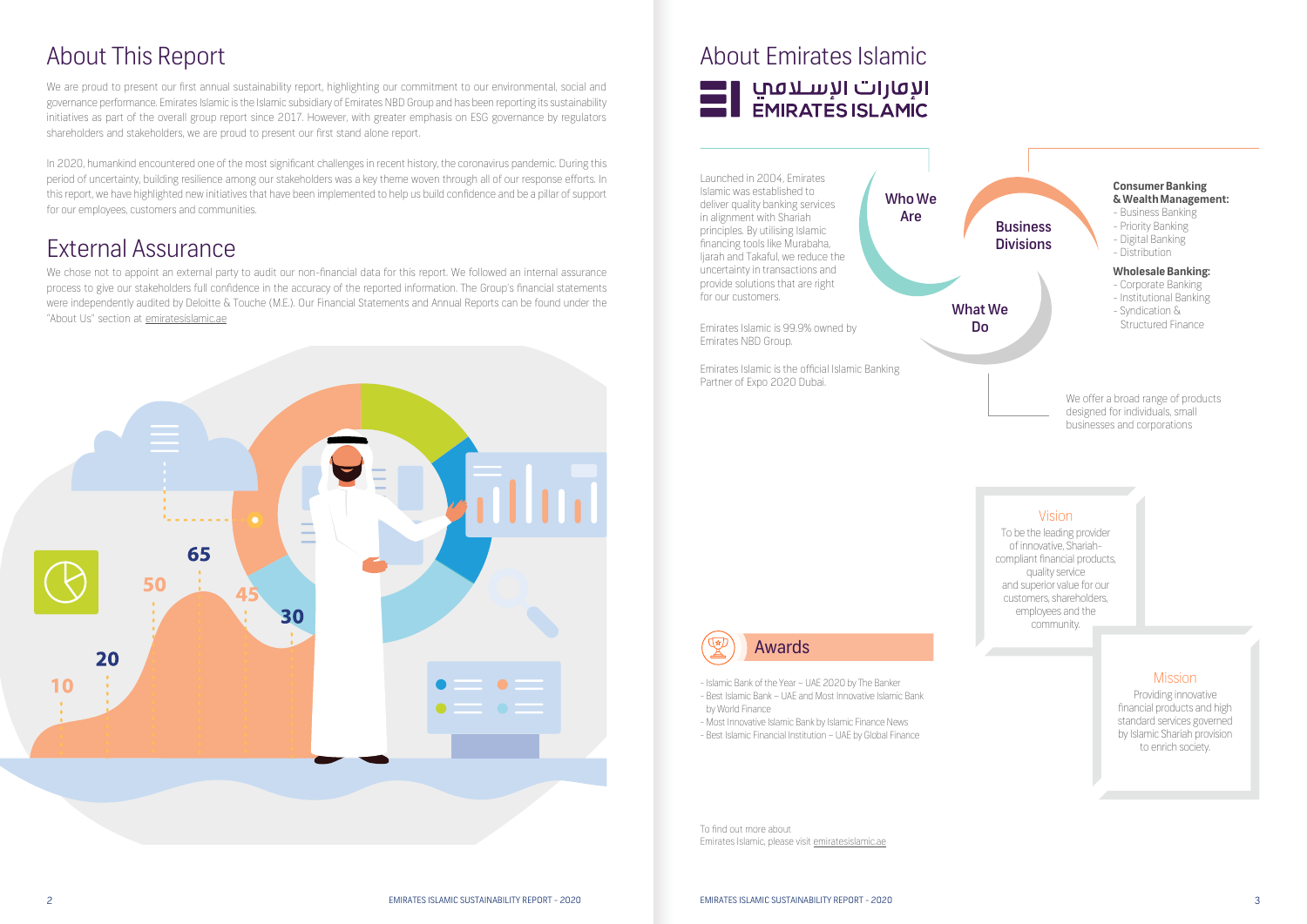We believe that the success of a financial institution is defined by the value it brings to its shareholders, customers, employees, community and the environment. To create value on each of these levels, we support our stakeholders by responding to both their voiced and unvoiced needs, helping them generate long-term sustainable returns.

Our annual report showcases our positive impact on the economy and the environment in the UAE, while we grow our profitability and expand our business.

The table below provides a financial review of our performance for the calendar year 2020:

# Economic Impact & Financial Performance

# Impaired Financing & Coverage Ratios (%)



## Capitilisation (AED B)



| Key Performances Indicators, AED M |                |         |                |
|------------------------------------|----------------|---------|----------------|
|                                    | <b>FY 2020</b> | FY 2019 | Better/(Worse) |
| Net Funded Income                  | 1,694          | 1,881   | $-10%$         |
| Non Funded Income                  | 394            | 789     | -50%           |
| Total Income                       | 2,088          | 2,670   | $-22%$         |
| <b>Operating Expenses</b>          | (1,084)        | (1,127) | 4%             |
| Pre-impairment Operating Profit    | 1.004          | 1,544   | $-35%$         |
| Impairment Allowances              | (1,486)        | (483)   | $-208%$        |
| Net Profit for the Period          | (482)          | 1,061   | $-145%$        |

| Cost income ratio (%)     | 51.9% | 42.2% | - |
|---------------------------|-------|-------|---|
| Net Profit for the Period | 2.7%  | 3.2%  | - |

| <b>AED Billion</b>         | 31-Dec-20 | 31-Dec-19 | %                        |
|----------------------------|-----------|-----------|--------------------------|
| <b>Total Assets</b>        | 70.6      | 64.8      | 8.9%                     |
| Financing Receivables, net | 40.8      | 37.5      | 8.8%                     |
| <b>Customers Accounts</b>  | 46.9      | 45.3      | 3.4%                     |
| Headline Ratio (%)         | 87%       | 83%       | $\overline{\phantom{0}}$ |
| NPF Ratio (%)              | 9.0%      | 7.6%      | $\qquad \qquad -$        |

For more information, please refer to Emirates Islamic 2021 Annual Report.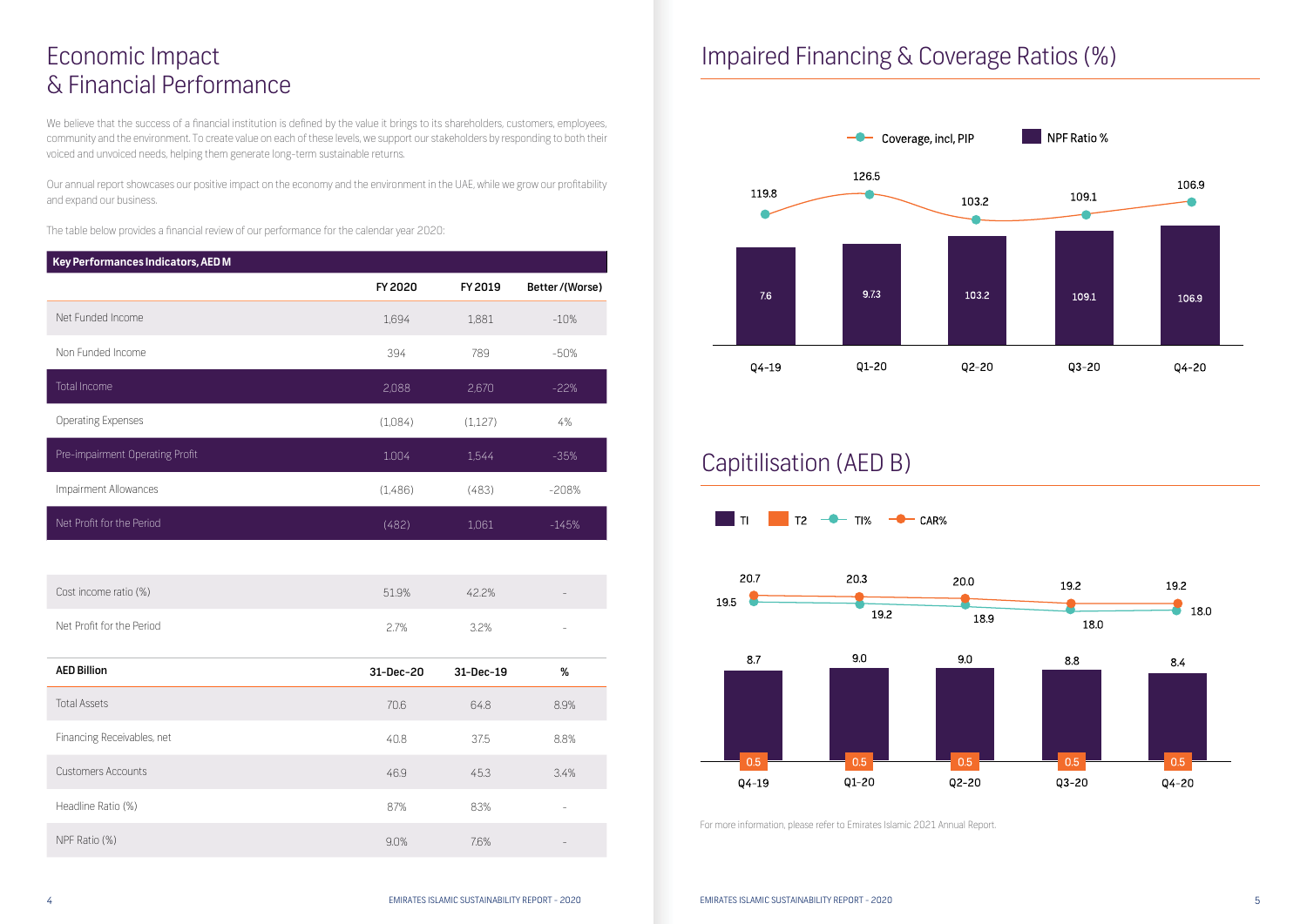#### **Enablers**

As a front-runner in Islamic financial services in the UAE and across the region, we recognise our responsibility to address the environmental, social and governance challenges and to create a positive impact.

To ensure that our efforts and investments make maximum impact, we focus on risks and opportunities that directly or indirectly impact our stakeholders and our business. We ensure that we maintain an inclusive approach by making sustainability the responsibility of every department across our institution.

Regular engagement with our stakeholders is important to the success of our business. It helps us to constantly improve and remain relevant. We follow an internal mapping process to identify our stakeholders, the level of impact we have as well as the level of influence each stakeholder group has on our business.

Listed below are our key stakeholder groups, and our key engagement methods:

The focus areas are the most significant in being sustainable and creating long-term, socio-economic impact in the communities that we operate. They are integral to our growth and success and they feed into our vision and values.

tters | Social Media s | Emails | Meetings ) rissite | Intranet

| Stakeholders_                                                                                                                   |                                                                                   |                                                                                       |
|---------------------------------------------------------------------------------------------------------------------------------|-----------------------------------------------------------------------------------|---------------------------------------------------------------------------------------|
| <b>Employees</b>                                                                                                                | <b>Board of Directors</b><br>& Internal Shariah<br><b>Supervision Committee</b>   | <b>Investors</b>                                                                      |
| Engagement Methods.                                                                                                             |                                                                                   |                                                                                       |
| Bank's intranet and<br>employee's engagement<br>model                                                                           | Meetings held<br>quarterly                                                        | Group Investor<br>Relations team                                                      |
| Key Topics Raised                                                                                                               |                                                                                   |                                                                                       |
| Learning, training,<br>growth, compensation,<br>development and<br>retention                                                    | Overall business<br>strategy and<br>governance                                    | Financial<br>performance                                                              |
| Stakeholders                                                                                                                    |                                                                                   |                                                                                       |
| <b>Customers</b>                                                                                                                | <b>Suppliers</b>                                                                  | <b>Local Community</b>                                                                |
| Engagement Methods _                                                                                                            |                                                                                   |                                                                                       |
| Voice of Customer<br>satisfaction surveys                                                                                       | Tenders & RFP                                                                     | Partnerships<br>with community<br>organisations                                       |
| Key Topics Raised                                                                                                               |                                                                                   |                                                                                       |
| Exceptional customer<br>experience                                                                                              | Fair suppliers selection<br>and partnership                                       | Empowering local<br>communities                                                       |
| Stakeholders _                                                                                                                  |                                                                                   |                                                                                       |
| <b>Government</b>                                                                                                               | <b>Environment</b>                                                                | <b>Media</b>                                                                          |
| Engagement Methods __                                                                                                           |                                                                                   |                                                                                       |
| Compliance with the<br><b>UAE Central Bank</b><br>directives and the<br><b>Dubai Financial Services</b><br>Authority directives | Partnerships with<br>environmental<br>organisations, both<br>locally and globally | Radio/TV interviews,<br>daily market commentary,<br>weekly and monthly<br>newsletters |
| <b>Key Topics Raised</b>                                                                                                        |                                                                                   |                                                                                       |
| Creating long-term<br>socio-economic<br>impact                                                                                  | Reporting on the Bank's<br>carbon footprint and<br>sustainable finance            | Explaning socioeconomic<br>impact of product<br>releases                              |
|                                                                                                                                 | practices practices as<br>part of Emirates NBD<br>Group                           |                                                                                       |

# Sustainability Management Sustainable Banking Framework

The key drivers enable us to capitalise on our assets and expand our focus on creating improved socio-economic shared value.

Areas we have heavily invested in since our inception are called 'Enablers'. The six areas of investment have grown to be reliable assets and provide a foundation for us to create impact.

#### **Impact**

In order for us to continue as a sustainable and responsible business, we must measure value and impact beyond financial outcomes, by reporting on the socio-economic shared value of all our stakeholders.

#### Key Drivers

#### Focus Areas

(as part of Emirates NBD Group)

## Understanding the Framework

### Listening to our Stakeholders

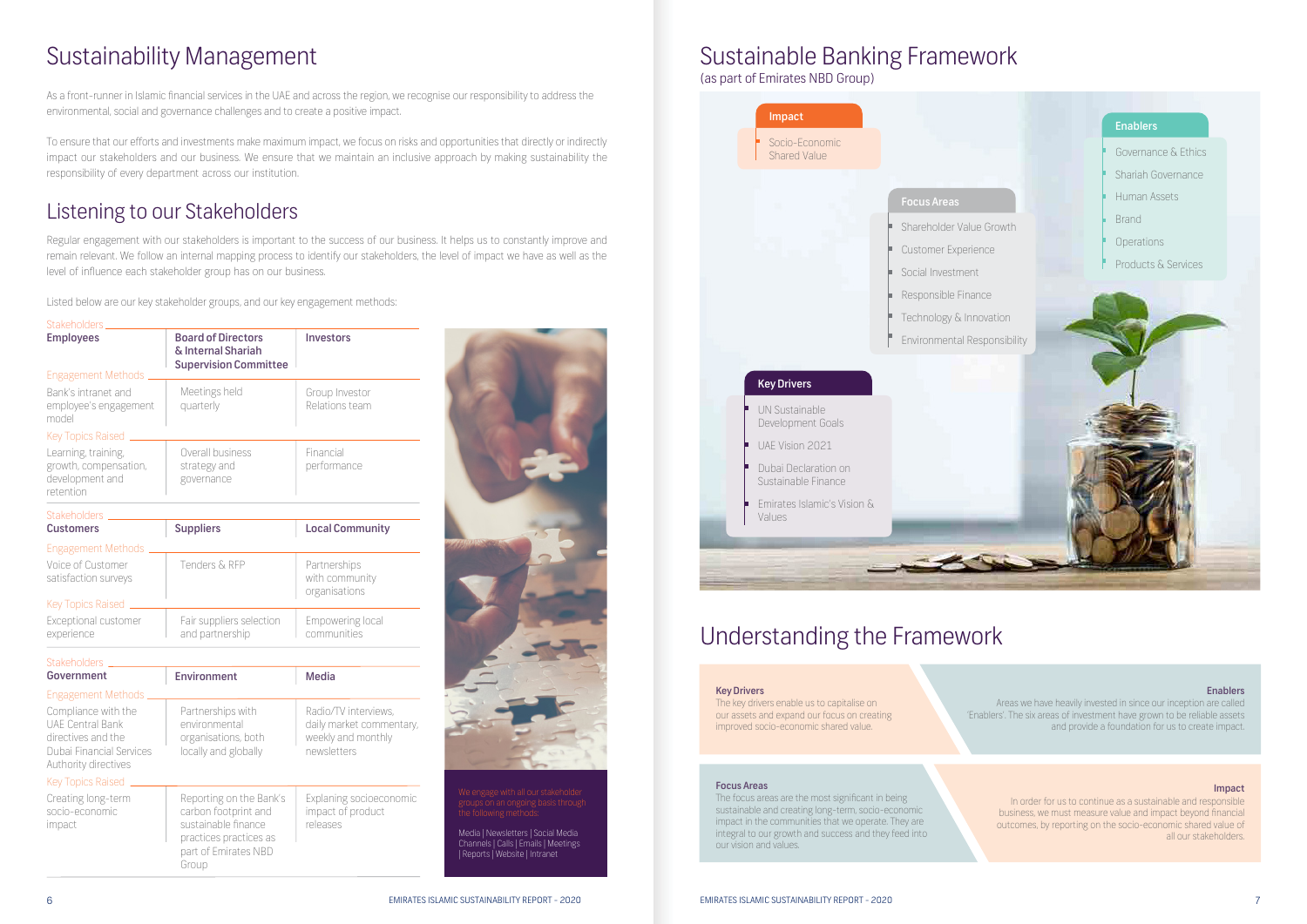# Governance & Business Continuity **Example 20 Follow Product & Service Responsibility**

We believe that good governance goes beyond overseeing the management of the Bank. We make sure that our board and management understand the challenges and opportunities of our changing industry and how we can leverage it, while mitigating



Driven by two of our core organisational values: "customer focus" and "service excellence", we are devoted to making our customers' lives easier, building long-lasting relationships and helping them on a journey towards financial success.

The UAE Central Bank was proactive in addressing the downturn in the market through a Targeted Economic Support Scheme (TESS) of AED 50 billion under Zero Cost Funding (ZCF) to enable banks to provide relief to their customers. The relief was predominantly in the form of instalment deferrals until 2021, post validating proof of impact such as unpaid leave, reduction in salary and drop in business turnover.

Ensuring a high level of customer engagement is one of our top priorities, as it enables us to improve in accordance with our customers' needs and expectations. To achieve this, our Customer Experience Function is dedicated to developing our engagement methods and creating touchpoints, encouraging customers to get in touch, give feedback, request information or raise complaints.

Emirates Islamic stayed true to its core Shariah principles, offering relief measures to its Retail, Business and Corporate Banking customers that were facing difficulties as a result of the pandemic. Emirates Islamic assisted over 40,000 customers with instalment deferments to the value of AED 2.3 billion.

Business continuity is about having a plan to deal with difficult situations which are likely to disrupt or put business operations at risk. At Emirates Islamic, we take all threats seriously, taking all measures possible to protect the interests of the organisation, our customers, employees and stakeholders.

#### Business Continuity in the Face of the Pandemic

Building resilience and ensuring the safety and wellbeing of our employees, customers and stakeholders is our top priority. Prior to COVID-19 being elevated to the status of pandemic, we had already prepared a recovery strategy which encompassed technology enhancements and business processes, detailing how the workforce would continue to operate to maintain business operations.



#### The following staged approach was taken as part of our response strategy:

- Anti-Money Laundering and Counter
- Terrorism Financing Compliance Policy - Business Continuity Management Policy
- Compliance Branches Policy
- Compliance Charter
- Conflict of Interest Policy
- Compliance Risk Assessment
- Crisis Management Policy
- Group Compliance Monitoring Policy
- Group Foreign Account Tax Compliance Act Policy
- Group Sanctions Compliance Policy
- Personal Account Dealing Policy
- Whistleblowers Policy
- Shariah Governance Policy

### Customer Expreience and Engagement

### Deferrals During the Pandemic

### Empowering Customers

# Business Continuity

### Policies

For more information, please refer to Emirates Islamic 2020 Annual Report.

| Year | % Detractor | % Passive | % Promoter | Score |
|------|-------------|-----------|------------|-------|
| 2018 |             |           |            |       |
|      |             |           |            |       |
|      |             |           |            |       |

#### **Emirates Islamic**

| Customers can request<br>information through |                          | <b>Customers can send</b><br>requests through |                                      | <b>Customers can raise</b><br>complaints through |                                             |
|----------------------------------------------|--------------------------|-----------------------------------------------|--------------------------------------|--------------------------------------------------|---------------------------------------------|
|                                              | Our Branches             |                                               | Our Branches                         |                                                  | Our Branches                                |
|                                              | Call Centre              |                                               | Call Centre                          |                                                  | Call Centre                                 |
|                                              | Website                  | ᇰ                                             | Online & Mobile<br>Banking Platforms | U                                                | Online & Mobile<br><b>Banking Platforms</b> |
|                                              | Relationship<br>Managers |                                               | Relationship<br>Managers             |                                                  | Central Bank                                |
|                                              | Social Media<br>Channels |                                               |                                      |                                                  |                                             |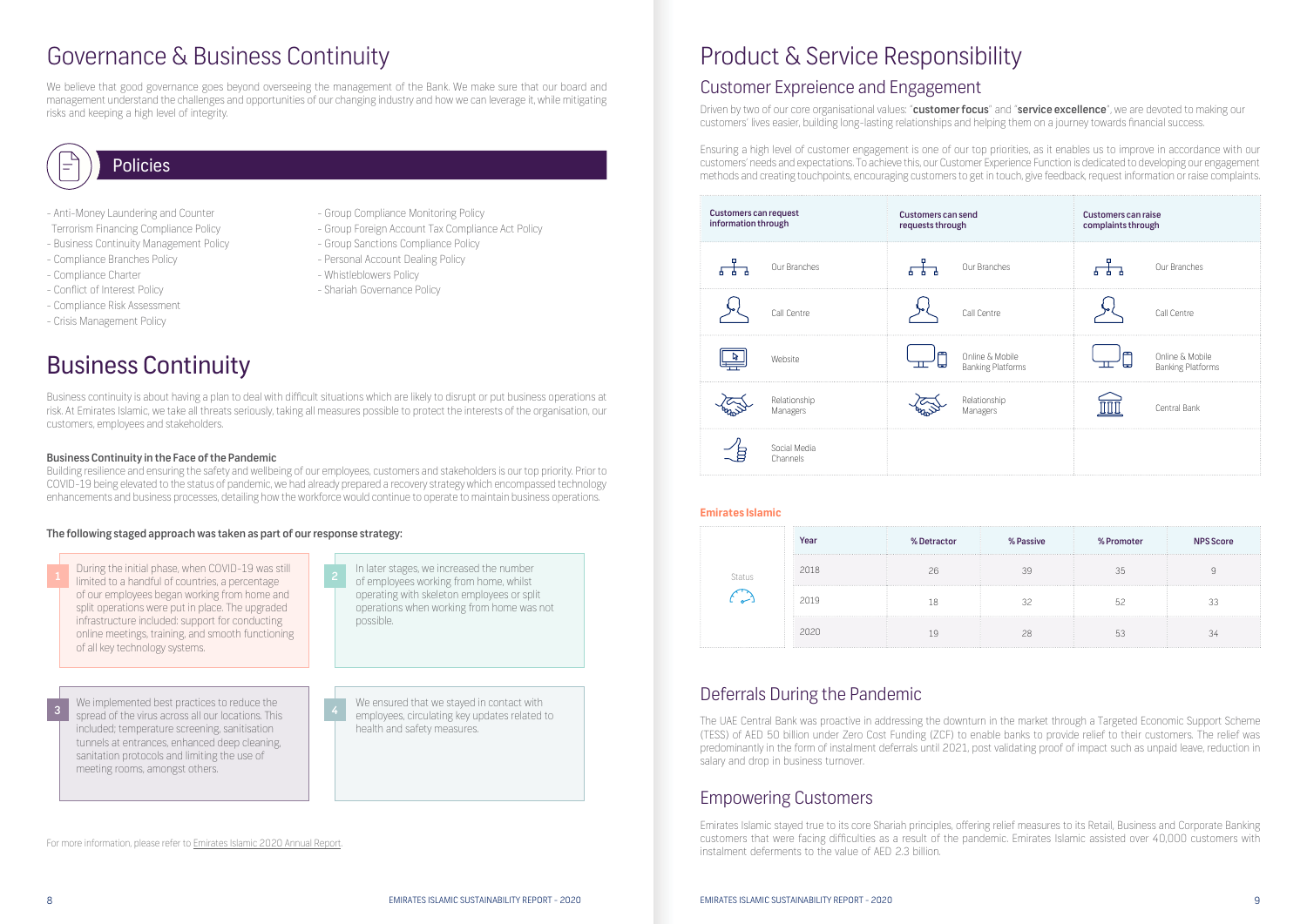We understand that our efforts to align with the Sustainable Development Goals (SDGs) will have more impact if we include our stakeholders on the journey. Therefore, we help our customers make sustainable decisions in their daily life by offering them green and socially responsible banking choices.

> In July 2020, Emirates Islamic signed a Memorandum of Understanding (MoU) with the Industrial Development Bureau - part of Abu Dhabi Department of Economic Development (ADDED), to offer banking services and potential financing to sectors in defence, infrastructure and agriculture. Emirates Islamic is also working on an initiative to on-board additional license types issued by other Emirates, aimed at supporting UAE national owned businesses and entrepreneurs. In 2020, over 20% of the segment's overall customer base and over 60% of financing customers were comprised of businesses owned by UAE nationals.



**Emirates Islamic** has prioritised technology and innovation over the past few years. Highlights from 2020 include:

We launched the Green Auto Finance. which offers reduced prices on select electric and hybrid cars.

We encourage our customers to set aside savings to ease unexpected burdens. Over the years, we have helped our customers to develop good savings habits through our products, including:

We consider technology and innovation to be a priority and a strategic tool that enables us to deliver a better banking experience to our customers. The events of 2020 elevated the need for innovative technology to enable our customers to continue accessing our products and services during quarantine.



# Offering Green & Social Banking Choices

## Responsible Financing

### Incentivising our Customers to Save

#### Green Auto Finance

### RTA Credit Card

To reduce carbon emissions from cars, Emirates Islamic encourages the use of public transport with its RTA Credit Card. Thanks to an embedded chip, this 2-in-1 card can be used for daily purchases and as a NOL Card across the RTA transit network.

#### E-Savings Account

Emirates Islamic customers can access their accounts and statements via online platforms without the need to print any paper.



Emirates Islamic's Kunooz Savings Account is one of the most popular saving schemes in the UAE. It highlights our contributions to sustainability, encouraging customers to save for a brighter future while promoting sustainable products such as Tesla vehicles.

### Technology & Innovation

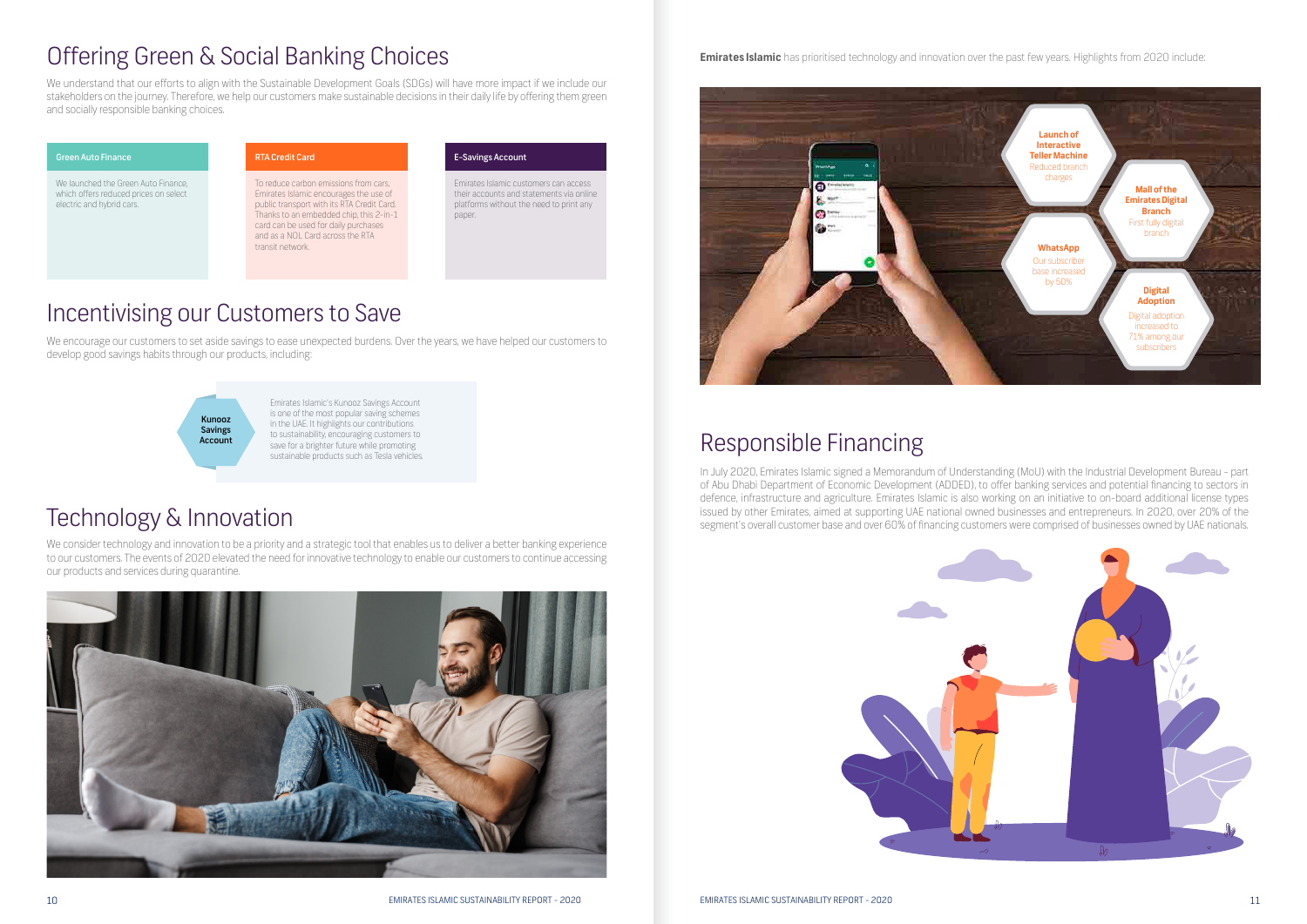We consider our people to be our most valuable asset. For this reason, we constantly focus on innovation, learning, diversity and collaboration. It helps us to attract, develop and retain the right talent, which is the foundation for the growth of our business.

Providing support for our employees has been even more important throughout 2020. In this chapter, we highlight the different initiatives we have put in place.

#### **The Kuwwati Programme**

Emirates Islamic has their Kuwwati programme, which is exclusively for female employees. In Arabic, it means my power and aims to provide development through 1-to-1 coaching. The training focuses on increasing self-awareness and personal growth through challenges that put participants out of their comfort zone. In 2020, the Kuwwati programme reported a 9.25 Net Promoter Score and 95% of participating women said the programme has helped them grow as people.



Every year, we align with the UAE Government's strategy to increase the Emiratisation rate within the banking sector. We implement different learning and development programmes for our Emirati employees to support their career aspirations within the Group.

\*Top Management includes employees in Job Bands S and above. The Women's Club was created in 2019 to empower women and increase the percentage in top management positions.

In order to ensure that our employees could work from home efficiently during lockdown, we gave them laptops equipped with software that enabled them to work remotely. As part of the second phase, an online survey was conducted to understand employee sentiments on work from home practices. Results from this survey showed that our people still wanted to be connected to what is happening internally, even when they are home 24/7. On a weekly basis, we sent communications to keep them updated on what was happening across the Group.

Employees have also felt benefits from having more flexibility around their working day, and spending less time commuting. Finally, working from home gives us the possibility to hire people who previously wouldn't have been part of the talent pool.



# Our People

## Diversity & Inclusion

### Female Employees in Numbers

### Supporting Emiratisation

# Employee Engagement

### Working from Home Engagement Survey

| <b>Emirates Islamic</b>                                                           |       |       |       |
|-----------------------------------------------------------------------------------|-------|-------|-------|
|                                                                                   | 2020  | 2019  | 2018  |
| Number of Full-time<br><b>Employees</b>                                           | 1,402 | 1,539 | 1,645 |
| Female<br>Employees (%)                                                           | 34%   | 32%   | 30%   |
| Top Management (% Female of all<br>TopManagement)*                                | 23%   | 21%   | 11%   |
| Newly Hired Female Employees<br>Annually (% Female of all New Hired<br>Employees) | 51%   | 28%   | 31%   |

| <b>Emirates Islamic</b>                                           |      |      |      |
|-------------------------------------------------------------------|------|------|------|
|                                                                   | 2020 | 2019 | 2018 |
| Emiratis in Top Management (%<br>Emiratis of all Top Management)* | 52%  | 50%  | 37%  |
| Emirati Employees (%)                                             | 30%  | 25%  | 24%  |
| Expatriate Employees (%)                                          | 70%  | 75%  | 76%  |

Our employees come from over 70 different countries. Below we have highlighted the five countries from which we have recruited the highest percentage of our employees:

### Full-Time Employees - Broken Down by Nationality

|             | <b>Emirates Islamic</b> |      |      |
|-------------|-------------------------|------|------|
|             | 2020                    | 2019 | 2018 |
| India       | 24%                     | 28%  | 24%  |
| <b>UAE</b>  | 30%                     | 25%  | 24%  |
| Pakistan    | 13%                     | 17%  | 14%  |
| Philippines | 2%                      | 2%   | 3%   |
| Egypt       | 7%                      | 10%  | 9%   |
| Other       | 24%                     | 18%  | 26%  |

| 2018 |  |
|------|--|
| 24%  |  |
| 24%  |  |
| 14%  |  |
| 3%   |  |
| 9%   |  |
| 26%  |  |

\* Top Management includes employees in Job Bands S and above.

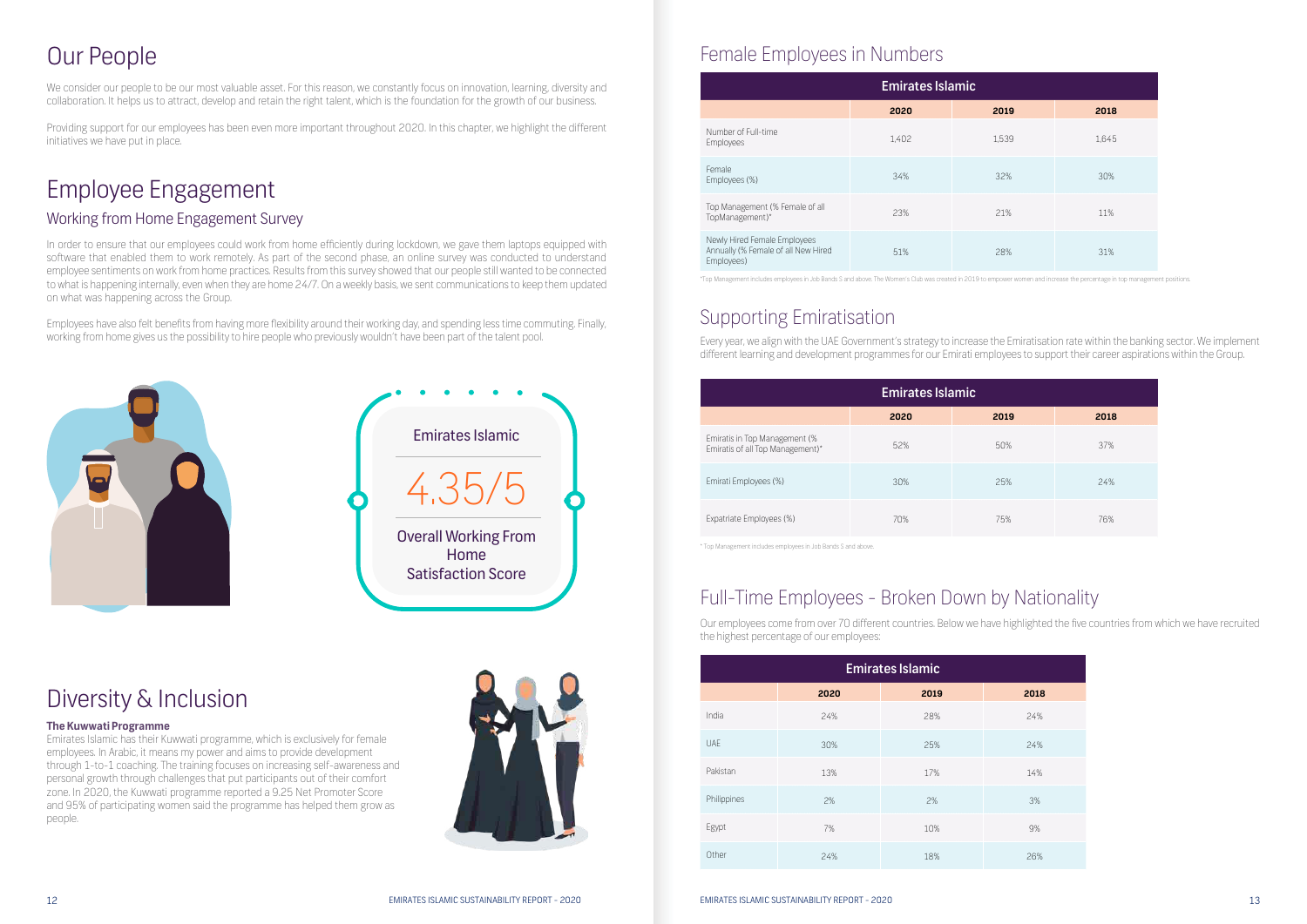Our recognition programmes have been extremely important during the pandemic to show our employees our appreciation.

The events of 2020 have served to underline the importance of health and wellness to organisations across the globe, making it a priority to deepen our commitment to ensuring a healthy and positive workforce. As the health and safety of our employees is an area of focus for us, we have implemented a number of initiatives, including:

We challenge our employees, helping them to tap into their unlocked potential through our performance management and learning and development framework. We identify improvement points at every level, and provide our employees with access to platforms to upskill and broaden the scope of their expertise. During the pandemic, our employees have shown resilience, solution orientation and engagement in their response to the crisis, solidifying our talent management framework.

> **Regulatory Certifications** We provided competitive and challenging certifications to nine of our UAE nationals<br>and three Unigrads.

#### **Al Mustagbal Teller**

### Our Recognition Programmes

### COVID19- Precautionary Measures



Emirates Islamic contributes to the development of employees through the following initiatives:

# Talent Management

#### **Professional coaching**

Future leaders underwent professional coaching to improve their individual performance and personal development. The coaching lasts for six months for leaders and over 50% were Emirati employees.

> This two-month programme takes learners from a very basic level of banking through end-to-end processes. It focuses on systems, policies and procedures.



2020 Savings = (Actual savings from January to November) + (Expected savings in December)

**Emirates Islamic** 

2020 Target

2020 Savings



We know that climate change is one of the most pressing challenges of our time. 2020 gave us a glimpse of what our future might look like if we do not act with collective responsibility to protect the environment.

#### 2020 Baseline vs. Savings (Paper Sheets in Millions)



### Our Environmental Responsibility